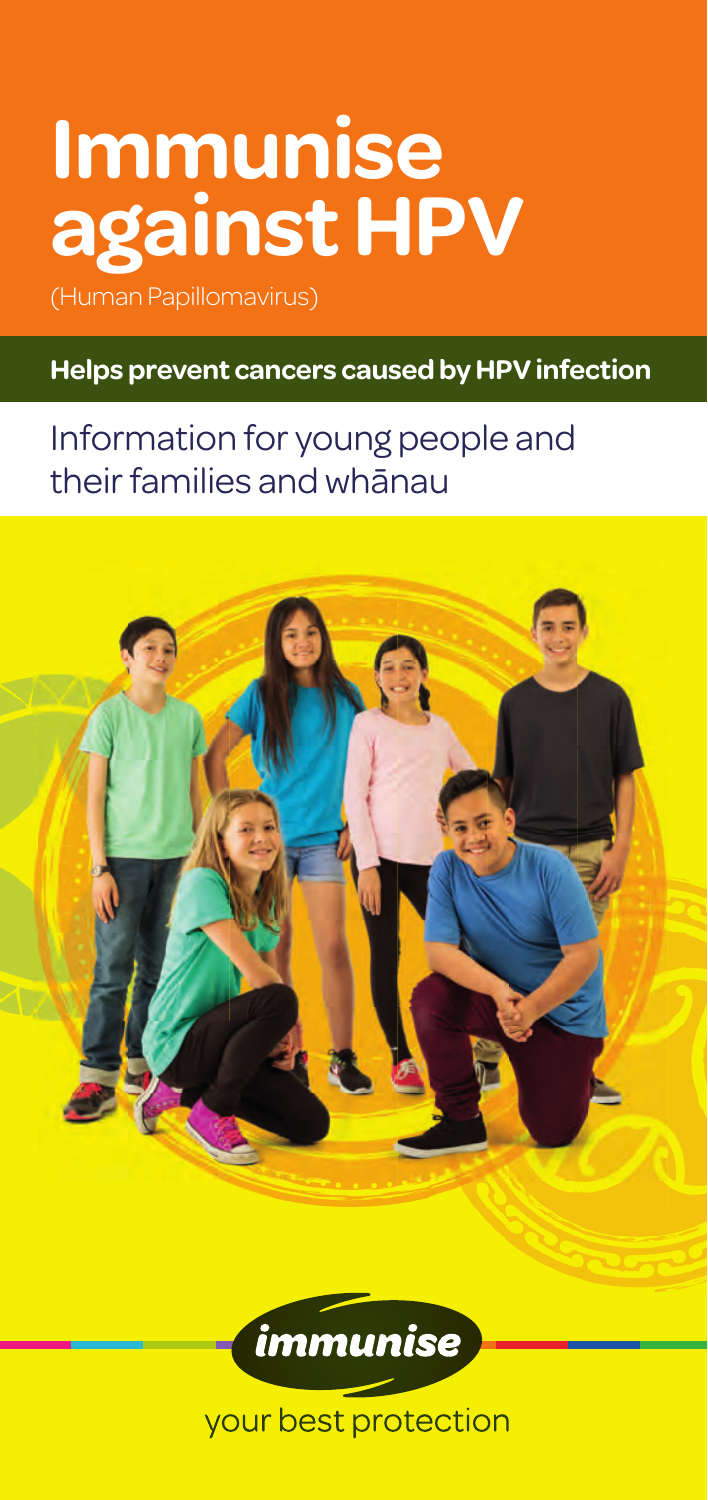**Human papillomavirus (HPV) immunisation helps protect against a virus that causes several cancers affecting both men and women.** 

**The HPV vaccine is available free for everyone aged 9–26 years.**

#### **What is HPV?**

- HPV is a very common virus that is spread through intimate skin to skin contact. Most people become infected at some time during their life.
- Most HPV infections get better on their own and don't cause any obvious problems. Sometimes they don't get better, and can cause cell changes in the body that can lead to cancer later in life.

#### **What cancers are caused by HPV?**

- HPV causes most cervical cancer, which is cancer of the lower part of the uterus or womb. Abnormal cells grow on the cervix, which can develop into cancer if they are not detected and removed.
	- Regular cervical screening is important to prevent the small proportion of cervical cancers that aren't covered by the vaccine.
- HPV can cause throat and mouth cancers, which are more common in men than women. HPV can also cause cancer of the anus, vagina, vulva and penis.
- Some types of HPV cause genital warts.

########## **NEARLY 8/10 PEOPLE** will be exposed to HPV in their lifetime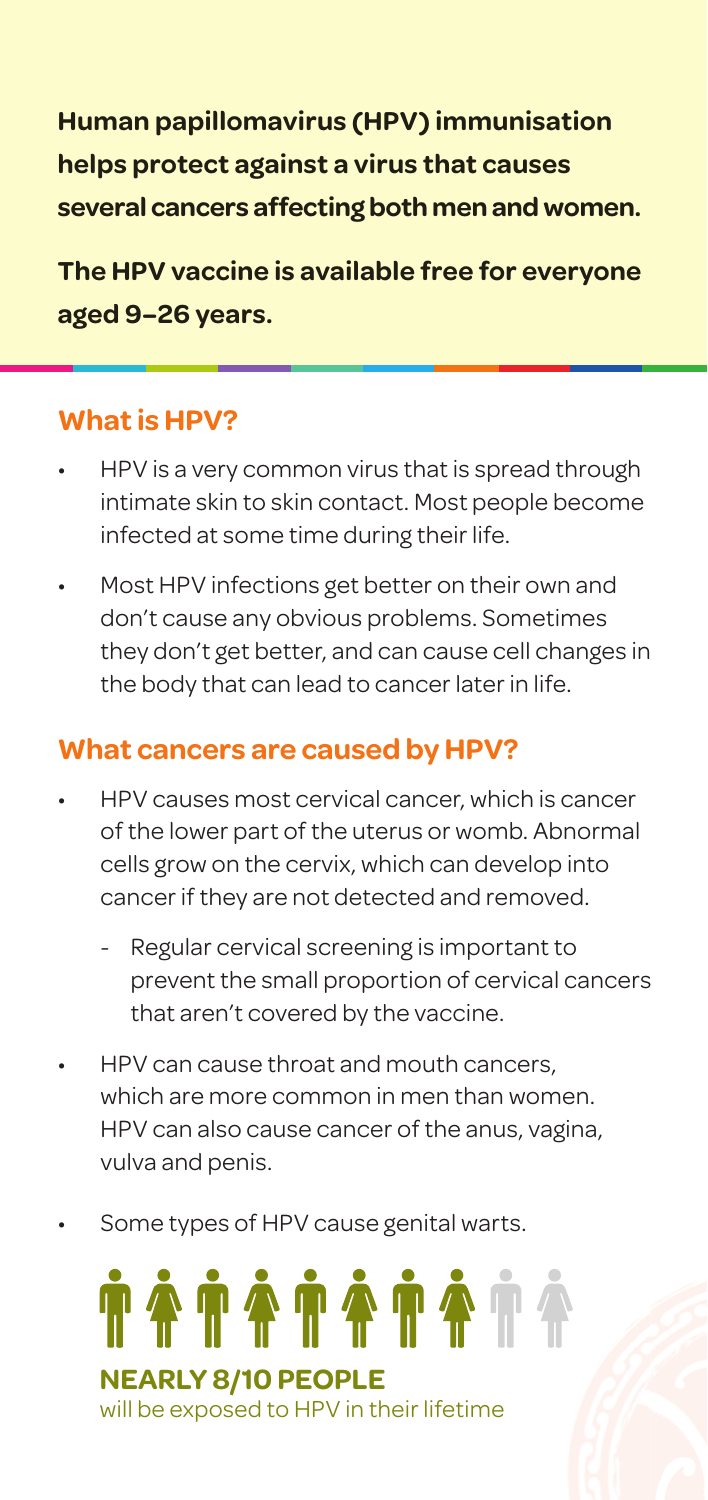## **How does immunisation protect against cancer?**

The vaccine works by causing the body's immune system to produce its own protection (antibodies) against the HPV types most likely to cause cancer or genital warts.

If an immunised person comes into contact with HPV, the antibodies in their blood will fight the virus and protect them against being infected.

It usually takes several weeks after vaccination to develop protection against HPV.

The vaccine cannot cause HPV infection or cancer.

# **At what age should people be immunised against HPV?**

The vaccine is recommended to be given to children aged 11–12 years, but it's free for those aged 9–26 years.

• Those aged 9–14 years need two doses of the vaccine, at least six months apart.

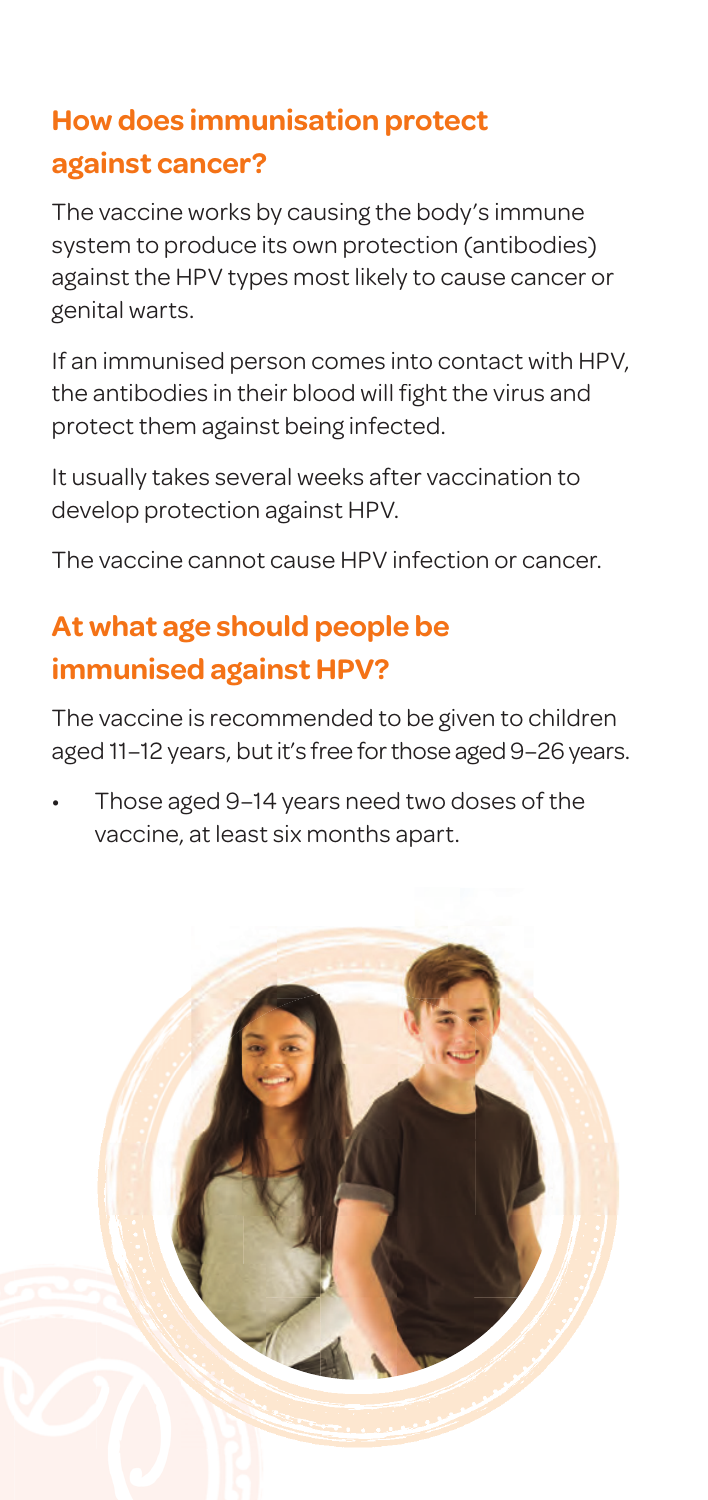• Those aged 15 years and older need three doses of the vaccine, spaced over six months.

The vaccine is more effective when it's given at a younger age, for two reasons.

- Those vaccinated at a younger age have a stronger immune response to protect against infection.
- The vaccine *prevents* infection it doesn't treat it. This means it's less effective in people who have already been exposed to HPV through sexual contact.

Children are offered the vaccine at most schools, usually in Year 8. The vaccine is also available free from general practices and some other health centres.

### **How effective is the vaccine?**

- The vaccine is very effective in preventing infection from the nine HPV types that are most likely to cause cancer and genital warts.
- Over the last decade, disease caused by HPV has fallen significantly among young people in countries offering HPV immunisation.
- Protection from the vaccine is long-lasting and is not expected to wear off over time.

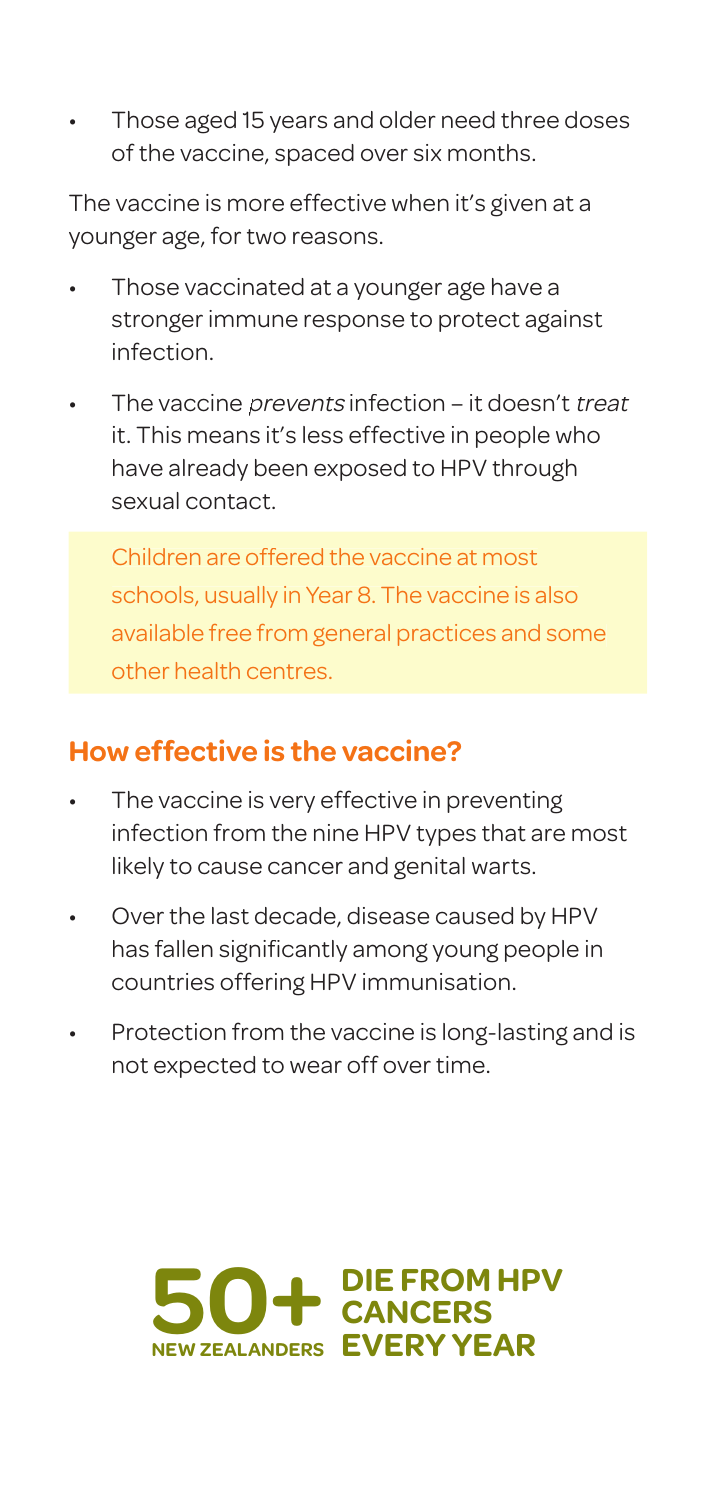#### **How safe is the vaccine?**

- HPV immunisation has an excellent safety profile similar to any other childhood vaccine.
- A sore arm and redness, pain or swelling at the injection site are common. Fever, headache, nausea and fainting are less common.
- Very rarely, a severe allergic reaction, or anaphylaxis, can occur soon after vaccination. If this does occur, it can be effectively treated by the nurse. For this reason, people will be asked to wait for 20 minutes after vaccination.

## **Who should not be immunised?**

- Anyone who has had a severe allergic reaction to yeast or any other component of the vaccine should not receive the vaccine. If you are unsure, please talk to your doctor or practice nurse.
- Pregnant women should delay being vaccinated, as the safety of the vaccine in pregnancy is unknown. Studies have not found any safety concerns among pregnant women who have been vaccinated.

#### **The National Immunisation Register**

- Immunisations are recorded on the National Immunisation Register (NIR) so that reminders for further doses can be sent and health professionals can find out what immunisations should be given, even if people change GPs.
- The information can also be used to check the impact of the vaccine programme on cancer rates.